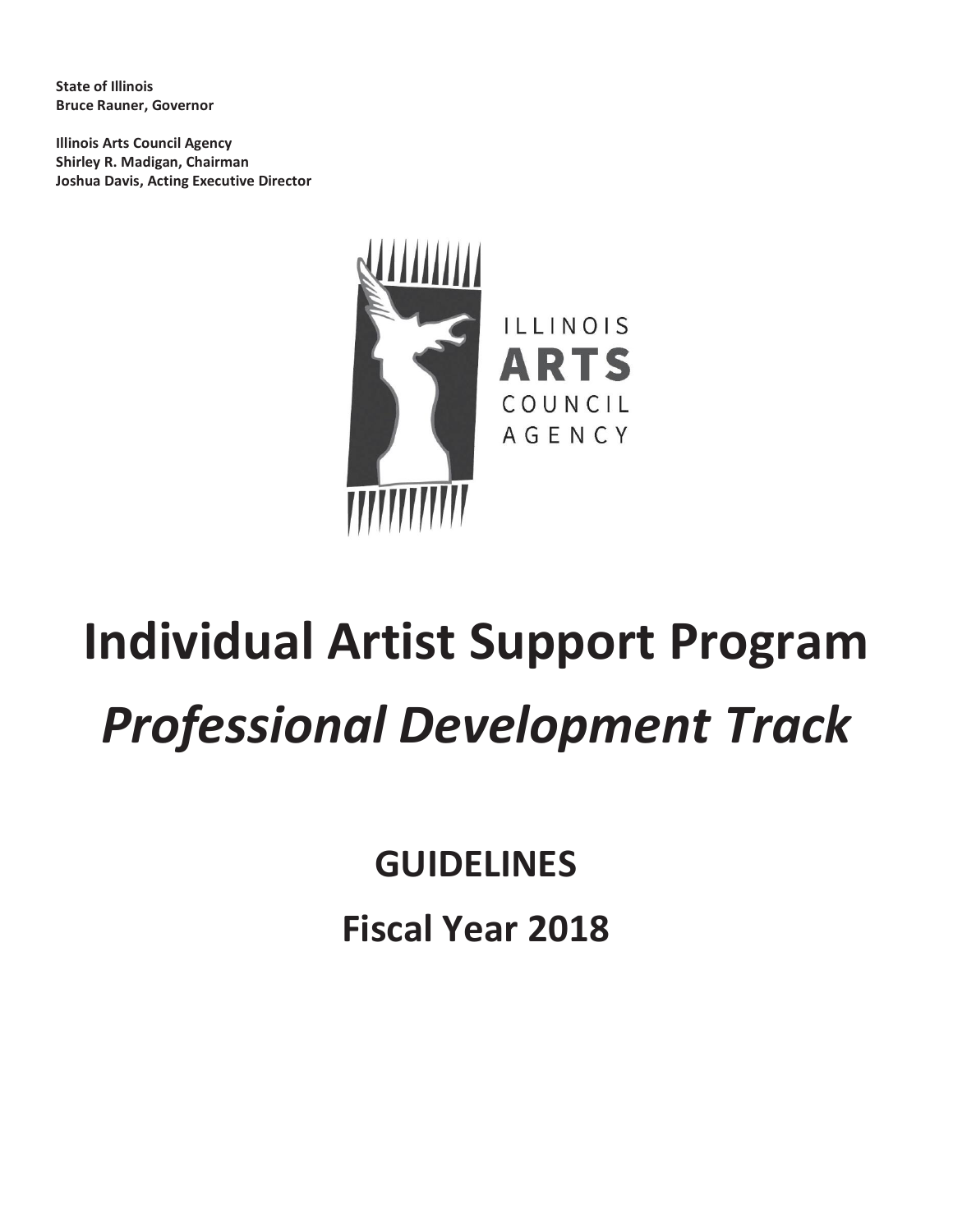# Individual Artist Support Program Professional Development Track Guidelines Table of Contents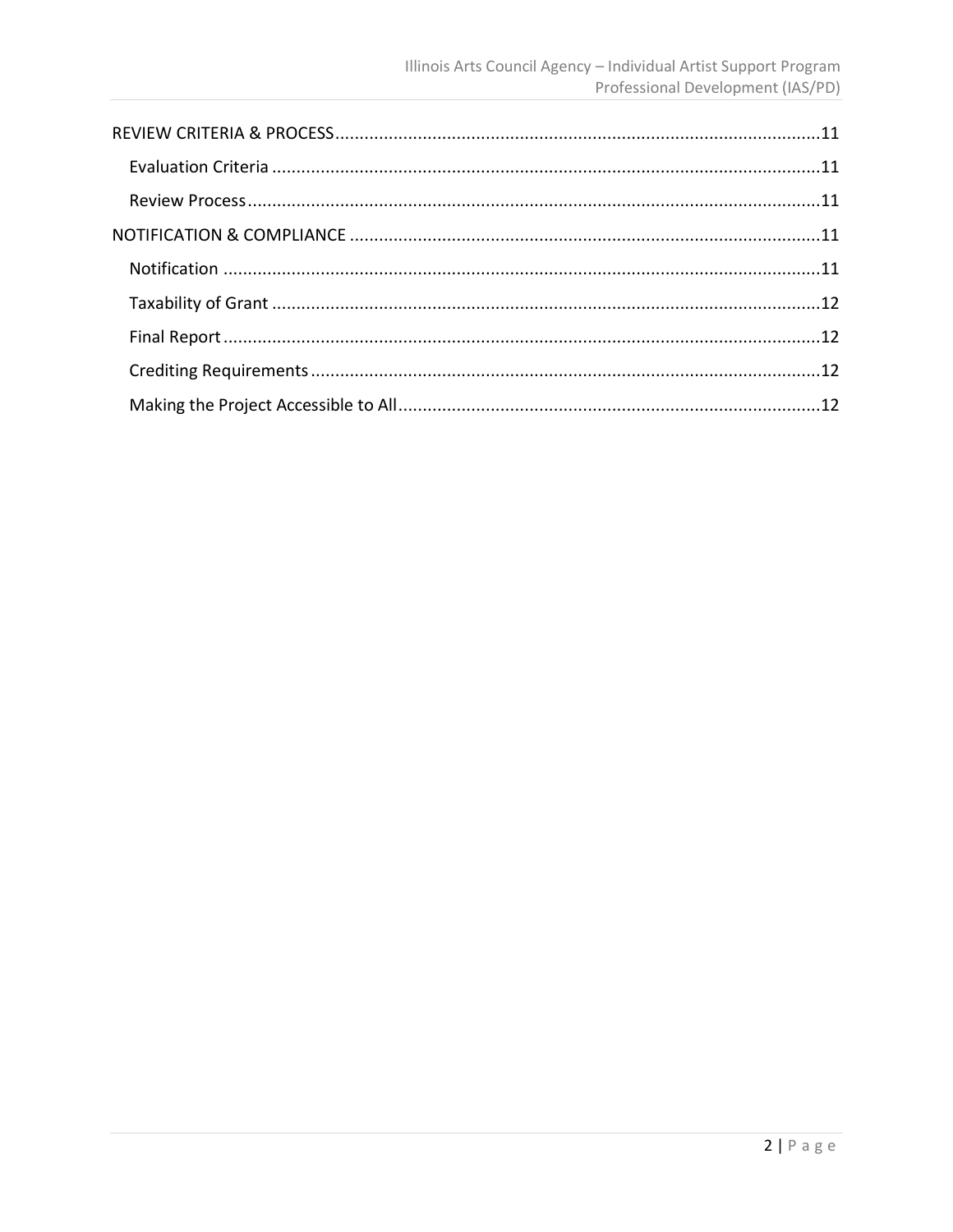# <span id="page-3-0"></span>**PROGRAM DESCRIPTION**

The Individual Artist Support Professional Development Track (IAS/PD) supports the development of skills, tools, and resources to advance an individual artist's career. Applicants can request grant amounts between \$500 and \$1,000 with no cash match required. Applicants must secure funds to cover any remaining costs exceeding \$1,000.

Support for the production and presentation of an artistic project is available through the IAS Artist Project Track. To access the IAS/AP guidelines follow this link: <http://www.arts.illinois.gov/sites/default/files/content/IASAP%20FY15.pdf>

# **Examples of activities IAS/PD will support**

- Artist residency, writers retreats, or workshops
- Attendance at conferences or symposia
- Production of a demo reel
- Documentation of artwork
- Duplication of manuscripts or media (film, video, audio, etc.)
- Website development for individual artist
- Marketing, e.g. artists brochures, actors' headshots

# **IAS/PD will not support**

- Applicant compensation (payment to oneself)
- Expenses outside the project timeline
- Apprenticeships or mentorships
- Capital purchases, capital improvements, construction, or purchase of permanent equipment
- Enrollment in higher education classes or programs
- Presentation of classes or workshops
- Projects and activities which take place outside the United States
- Collaborative projects

# <span id="page-3-1"></span>**Artistic Disciplines**

Artists will select one Discipline Category to apply in.

**Crafts**

Includes Clay, Fiber, Glass, Leather, Metal, Paper, Plastic, Wood

- **Dance**
- **Design Arts**

Includes Architecture, Fashion, Graphic, Industrial, Interior, Landscape Architecture

**Ethnic & Folk Arts**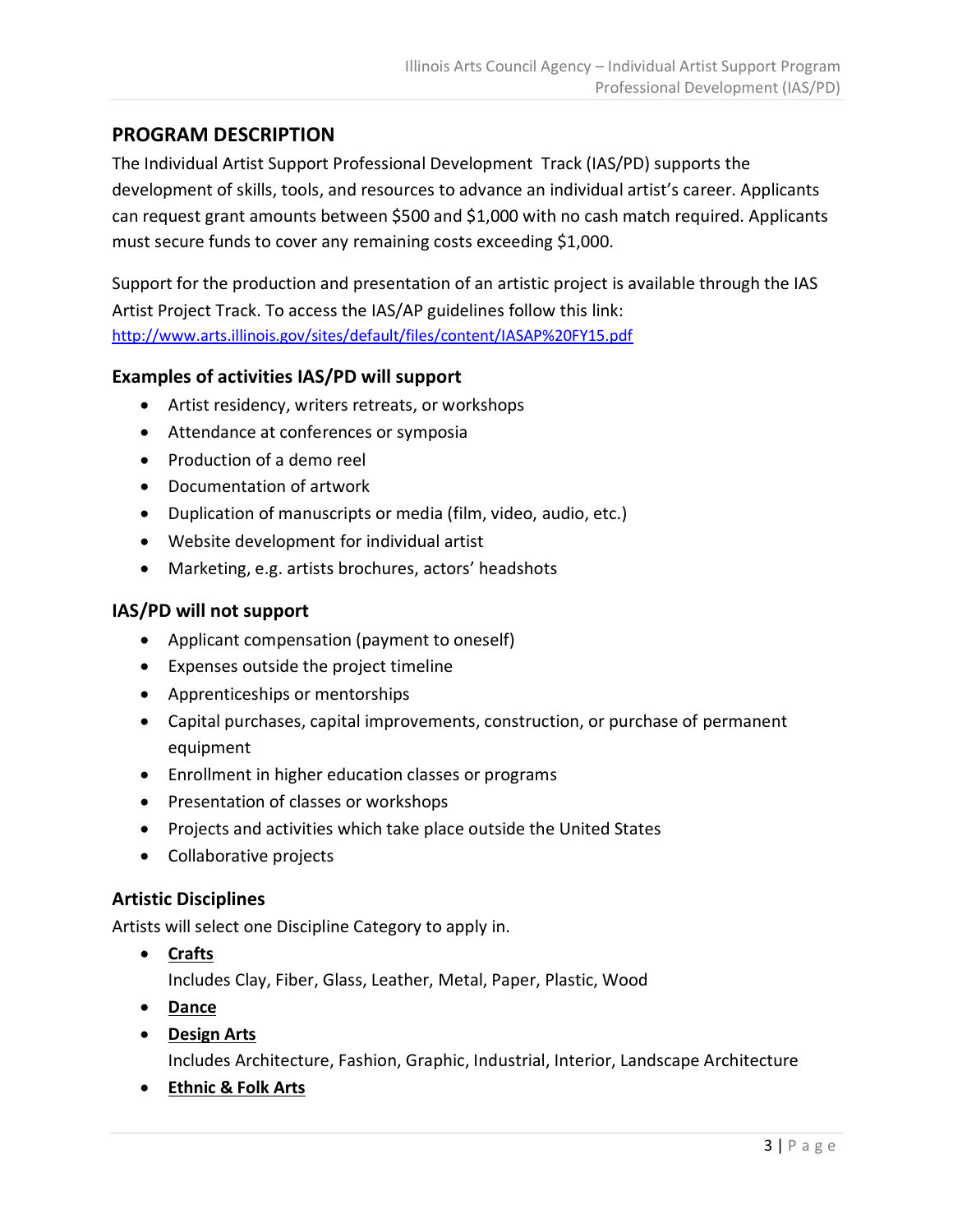Includes those artistic practices which have a community or family base, express that community's aesthetic, heritage, or tradition, and have endured through generations. These art forms reflect the particular culture of the regional language, tribal, or nationality group from which they spring. Preference will be given to those artists whose work reflects their own heritage.

# **Interdisciplinary**

Incorporates at least one discipline outside the visual arts.

**Literature**

Includes Creative Non-fiction, Fiction, Poetry, and Scriptworks. Creative non-fiction is distinguished from analytical, journalistic, technical, and scholarly/academic writing by its strong narrative literary quality as found in personal essays and memoirs.

**Media Arts**

Includes Film, Video, Audio, and Digital Art.

- **Music**
- **New Performance Forms**

Includes work from Performance Artists, Solo Theatre Artists, Movement-based Artists, and Performance Poets.

- **Photography**
- **Theatre**
- **Visual Arts**

Includes Experimental, Graphics, Mixed Media, Painting, and Sculpture. Experimental includes Conceptual, Installations, New Materials. Graphics includes Works on Paper, Drawing, Printmaking, and Artists Books.

# <span id="page-4-0"></span>**GUIDELINES**

# <span id="page-4-1"></span>**Eligibility Requirements**

All applicants must

- Be citizens of the United States or holders of permanent resident alien status
- Be legal residents of the state of Illinois for the twelve months prior to the application deadline and throughout the grant period.
- Be at least 18 years of age.
- Submit an application utilizing an eGrant account registered to the applicant.
- Submit all requested application materials by the deadline.

Refer to the **Proof of Eligibility** page on the IACA website for specific details and verification requirements.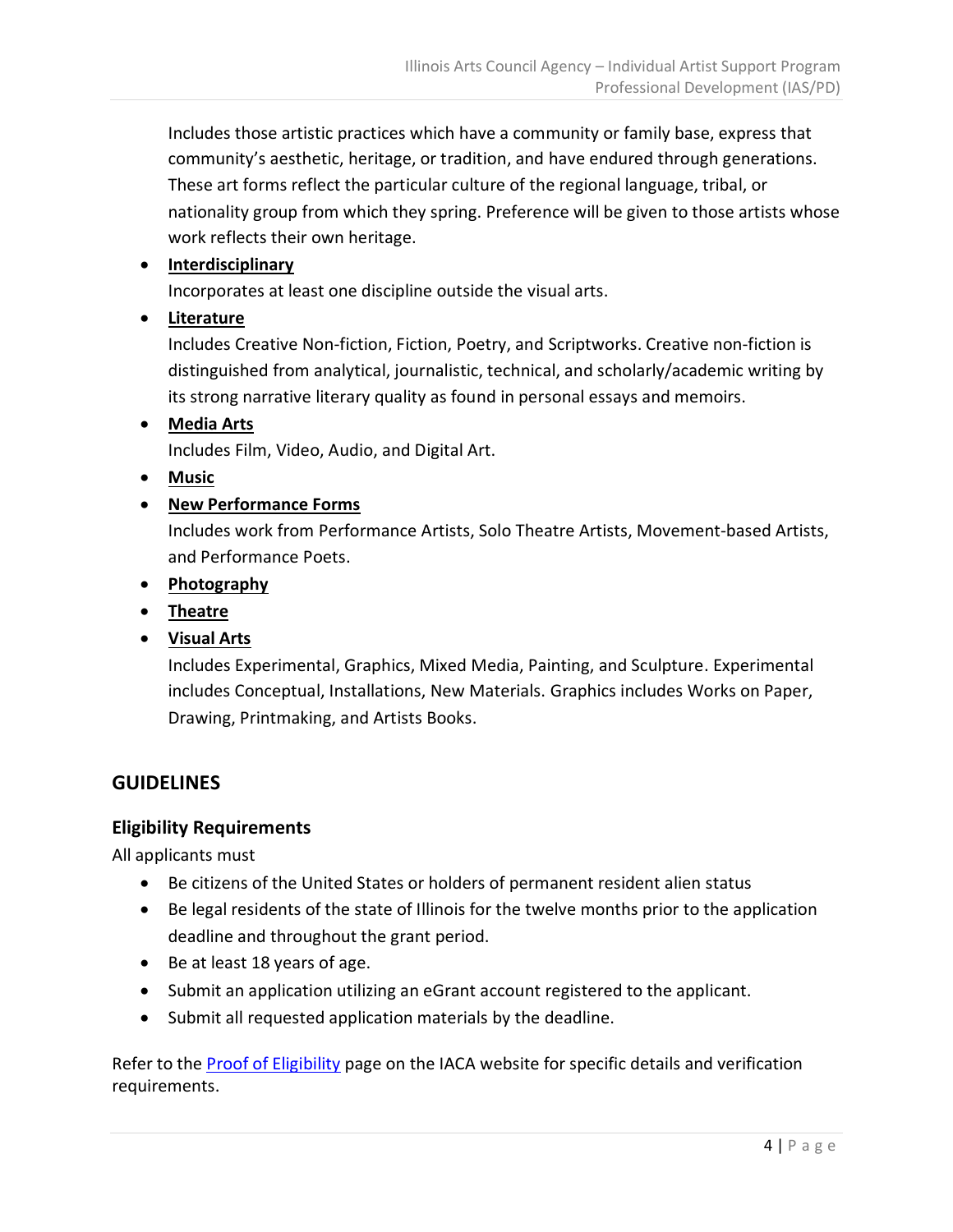The following individuals are not eligible to apply:

- Individuals enrolled in any degree or certificate granting program (including high school, bachelor, or master degree programs) at the time of application or during the award period. (Ph.D. candidates need to have completed their course work by the application deadline to be eligible).
- Recipients of an IACA Individual Artist Support Professional Development or Artist Project grant in the previous fiscal year.

# <span id="page-5-0"></span>**Request Amounts**

Applicants may request between \$500 and \$1,000. All requests should be rounded-down to the nearest five or ten. Grant amounts awarded are based on eligible expenses outlined in the [Project Budget.](#page-7-0)

# <span id="page-5-1"></span>**Cash Match**

There is no cash match required. If the project's budget is greater than the IAS/PD request, the applicant must demonstrate that sufficient resources are available to complete the project.

# <span id="page-5-2"></span>**How to Apply**

- Read the IACA [Policies and Priorities](http://www.arts.illinois.gov/grants-programs/funding-programs/policies-priorities) and guidelines carefully and contact IACA staff for clarification. It is the responsibility of the applicant to be familiar with IACA [policies,](http://www.arts.illinois.gov/grants-programs/funding-programs/policies-priorities)  [priorities,](http://www.arts.illinois.gov/grants-programs/funding-programs/policies-priorities) and [grantee requirements.](#page-11-3)
- Complete the online application and upload the required [attachments.](#page-6-2)
- Successfully submit the online application to [Illinois eGrant](http://illinoisarts.egrant.net/login.aspx?PIID=147&OID=35) by the deadline.

# <span id="page-5-3"></span>**Deadline**

This program has an open deadline and will support activities that occur by August 31, 2018. Applications must be received 8 weeks prior to any expenditure included in the [Project Budget.](#page-7-0) Applications are reviewed in the order in which they are received and will be accepted until funds are fully committed or by May 15, 2018.

# <span id="page-5-4"></span>**Application Components**

The IACA utilizes eGRANT, an online application submission system. It consists of form field components and the uploading of required documents. Each component must be complete and submitted in the required format by the deadline. For complete Illinois eGrant instructions go to the [Using Illinois eGrant section](http://www.arts.illinois.gov/Using%20Illinois%20eGrant) of the IACA website [\(http://www.arts.illinois.gov/Using%20Illinois%20eGrant\)](http://www.arts.illinois.gov/Using%20Illinois%20eGrant).

The electronic form includes: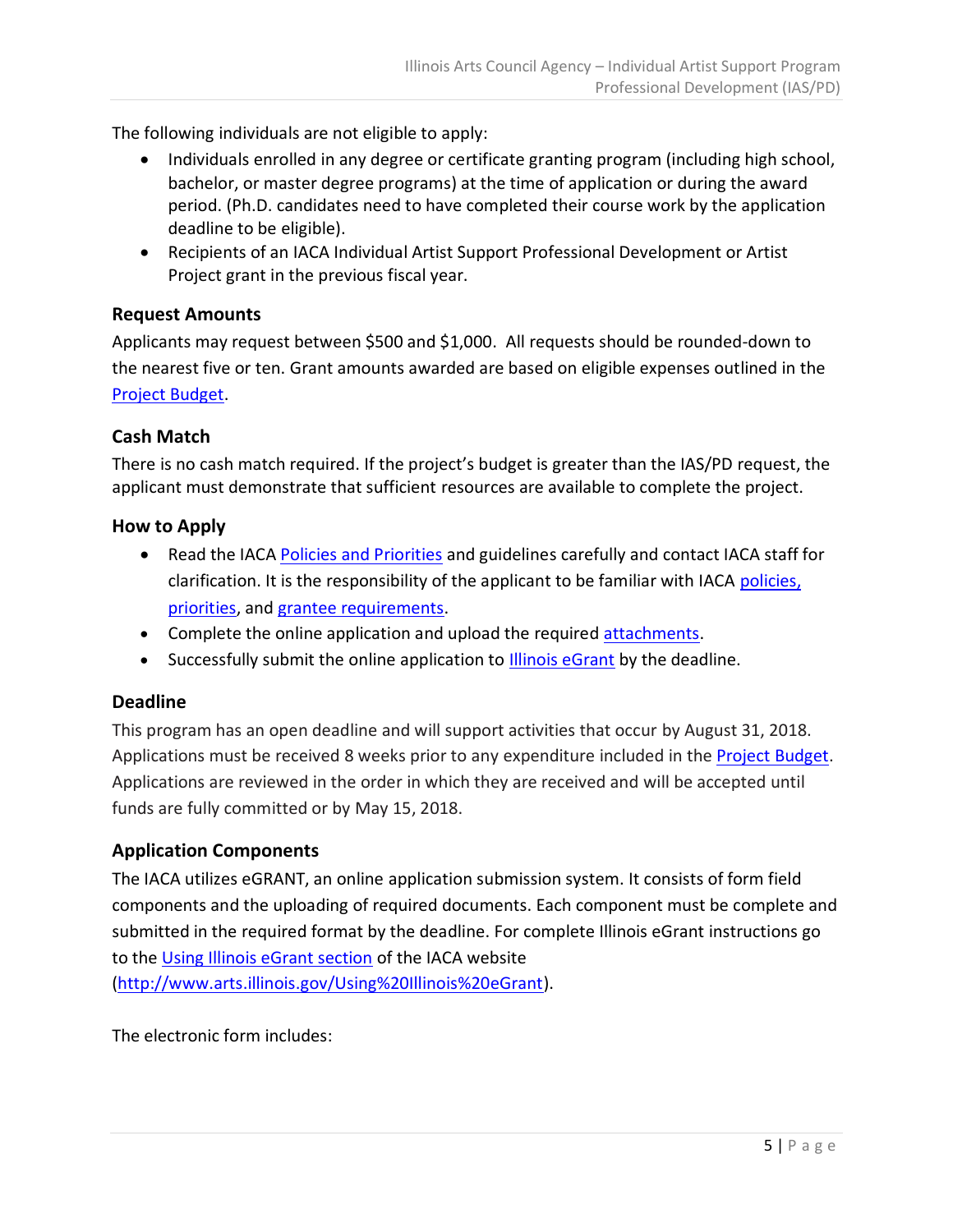# <span id="page-6-0"></span>**Applicant Information**

#### <span id="page-6-1"></span>**Project Information**

- Track (Select IAS/PD)
- Discipline Category
- Request Amount (Between \$500 and \$1000)
- Beginning Project Date (No sooner than 8 weeks from date of submission)
- Ending Project Date (No later than August 31, 2018)

#### <span id="page-6-2"></span>**Attachments**

All attachments must:

- Not be handwritten
- Have at least a 1" margin
- Use black, 12-point or larger font size
- Have sequentially numbered pages
- Not be typed in all capital letters
- Not be photo reduced
- Have the applicant's name and the provided attachment title in the top right corner of each page
- Adhere to page limits
- Be saved as PDF files

There are many PDF converter options available for free or purchase on-line, including:

- [Adobe PDF Pack](https://www.acrobat.com/en_us/products/pdf-pack.html) (web-based subscription service)
- [CutePDF](http://www.cutepdf.com/Products/CutePDF/writer.asp) (free download)
- [PDFcreator](http://www.pdfforge.org/pdfcreator) (free Web-based converter)

The IACA does not endorse any particular software. Consult the vendor websites for more information.

# *Project Narrative*

Address the following areas in no more than two pages:

- Project Description
	- $\circ$  Provide a detailed overview of the professional development opportunity.
	- o Describe the unique and significant gain this opportunity will provide for your work and career.
- Expenses
	- o Detail the specific expenses related to this project.
	- o If project expenses exceed the request, identify additional sources of income that will be used to complete the project.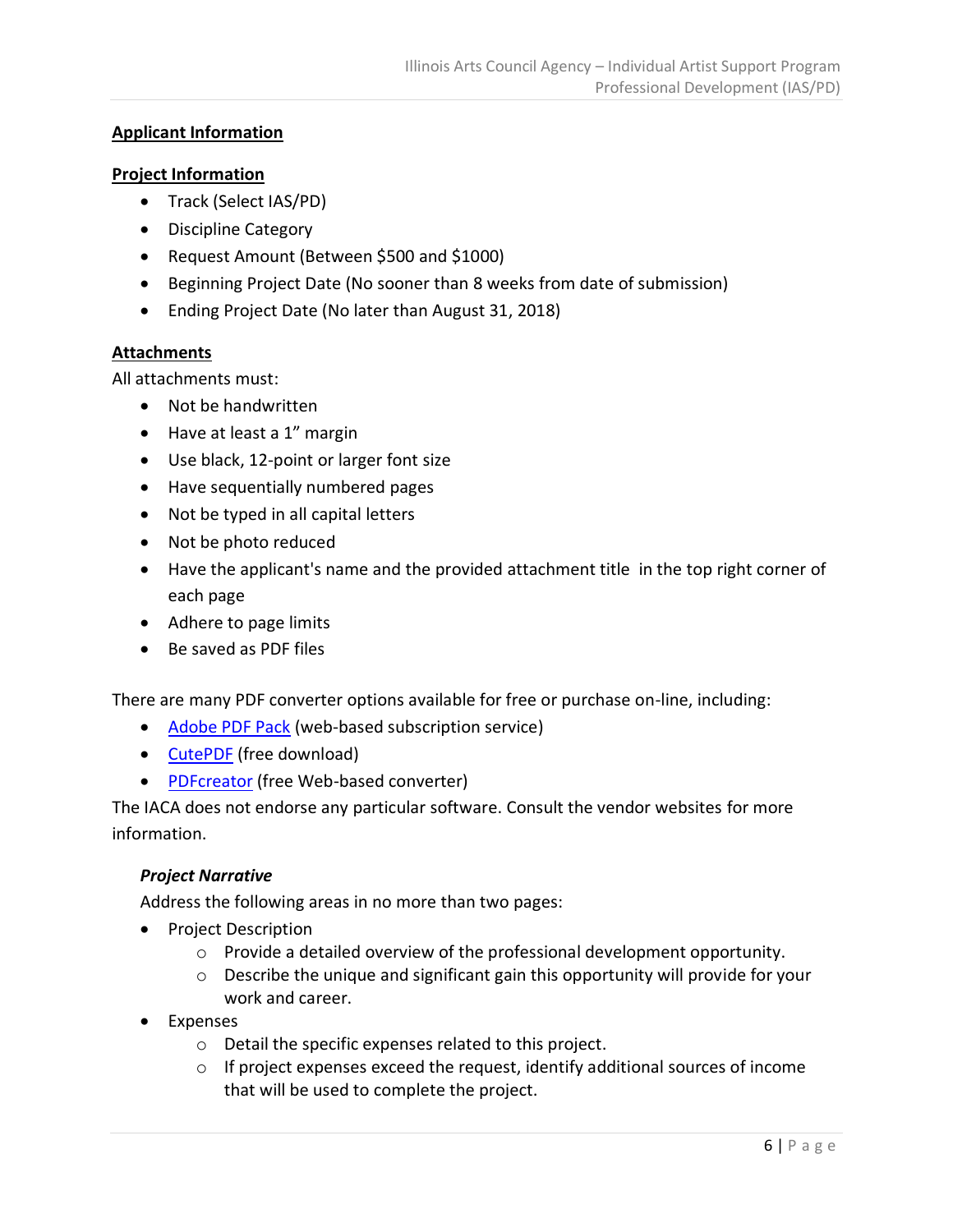- Timeline
	- o Include a timeline for the project.
	- o If applicable, provide website links for activities for which support is being requested.

Submit this document as a PDF file and labeled: lastname\_firstname\_Narrative

#### <span id="page-7-0"></span>*Project Budget*

Complete a budget for the proposed project outlined in Attachment A: Project Narrative using the [template](http://www.arts.illinois.gov/iaspd-budget-template) available, providing the following:

**Expenses**: List itemized expenses for the project. Be specific about items, amounts, and note whether the expense is actual or anticipated. Do not include expenses prior to the project beginning date.

**Income**: Itemize the sources of income both cash and in-kind. Indicate if the source is Confirmed (C) or Anticipated (A). Project income must equal project expenses.

Submit this document as a PDF file and labeled: lastname\_firstname\_Budget

#### *Artist Resume or Bio*

Submit an artistic resume or bio of no more than two pages. Academic vitae are discouraged.

Submit this document as a PDF file and labeled: lastname firstname Bio

#### *Artist Statement*

Submit an artist statement of no more than one page explaining the direction, focus, aesthetic, thematic, content or form of your work.

Ethnic and Folk Arts applicants must also describe:

- Traditional art form practiced and how it was learned (from whom, when, and where it was learned).
- How the art form and personal experience expresses the culture and communities from which it springs.
- How the practice of this traditional art enriches your life and the life of your community.

Submit this document as a PDF file and labeled: lastname firstname Statement

# *Proof of Confirmation*

Submit verification of commitment for activities related to the project. Acceptable formats may include: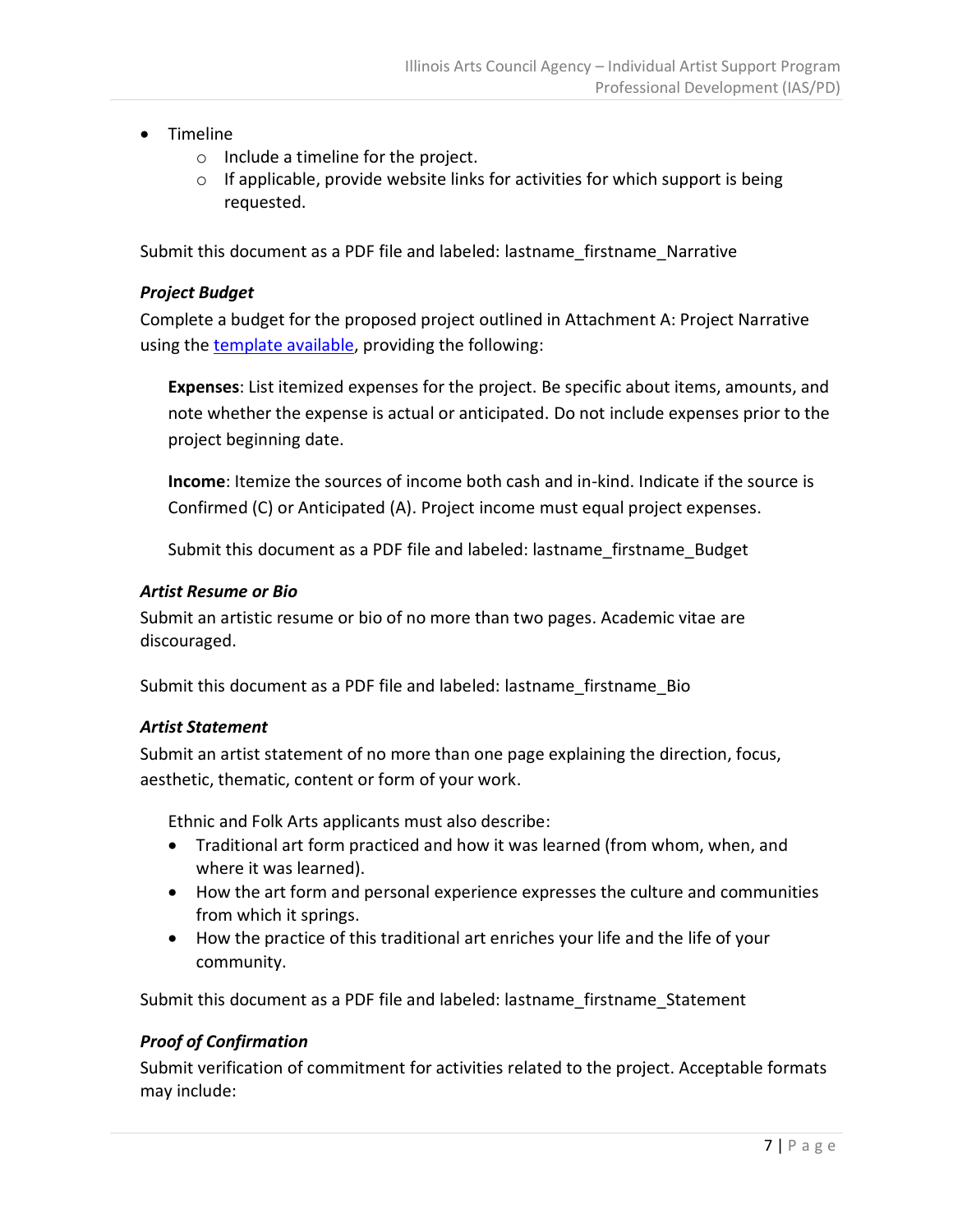- A letter of intent
- A contract
- An application agreement
- A cost estimate from contractors, a conference, or a residency program
- Email

Submit this document as a PDF file and labeled: lastname\_firstname\_Confirmation

#### *Work Sample*

This attachment may consist of multiple pages of materials or link(s) to online material. This could include documentation on sites such as VIMEO, YouTube, SoundCloud, Flickr, Dropbox or the artist's own website.

Refer to the [Work Samples](#page-8-2) section of these guidelines for specific discipline requirements.

Submit this document as a PDF file and labeled: lastname firstname Sample

#### *Proof of Illinois Residency*

Applicants must upload of one of the following items:

- A valid Illinois driver's license which includes the date issued and expiration date (entire front and back)
- A valid State of Illinois identification card which includes the date issued and expiration date (entire front and back)

Submit this document as a PDF file and labeled: lastname firstname Residency

#### <span id="page-8-0"></span>**Certification**

Under this tab certify eligibility and application content.

#### <span id="page-8-1"></span>**Submit**

Under this tab submit application to the Illinois eGrant system.

#### <span id="page-8-2"></span>**Work Samples**

Work samples submitted should correspond as closely as possible to the application request. Generally, samples should be of work completed within the past four years. Hard copies of work samples (DVD, CD, publications) are not accepted. If the work cannot be represented in the manner outlined below, contact the IACA staff to discuss alternatives.

#### <span id="page-8-3"></span>**Crafts, Design Arts, Photography, and Visual Arts**

Submit a PDF of no more than four pages in length which includes a link to the work samples or contains up to eight images.

Indicate the following for each image:

- Title of work
- Date of execution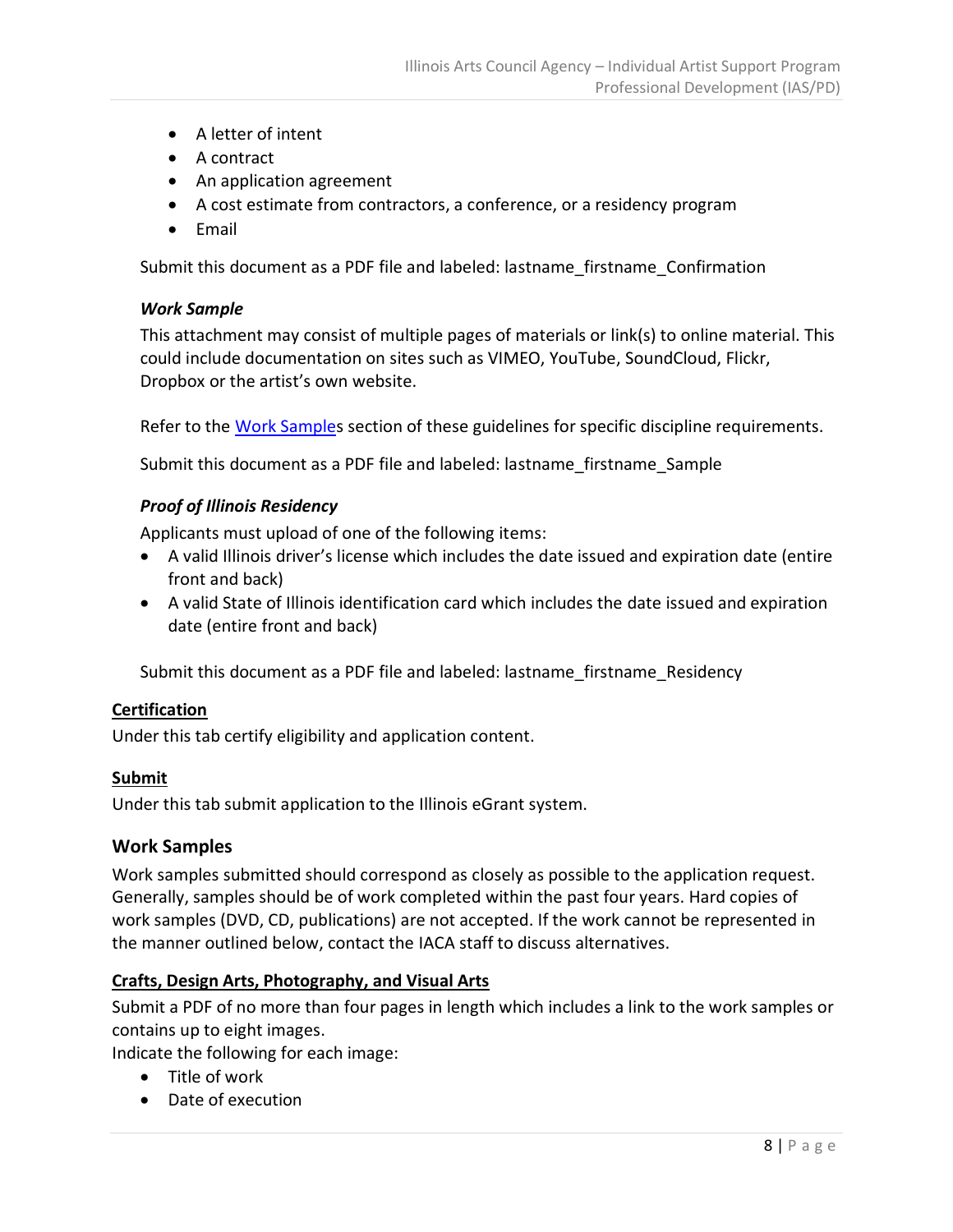- Medium
- Dimensions (height x width x depth)

### <span id="page-9-0"></span>**Dance and New Performance Forms**

Submit a PDF of no more than one page in length which includes a link to a video work sample.

- Include title of work, length and date of completion.
- Indicate what portion of the work sample should be reviewed, up to 10 minutes.
- If the production of the work involves others, explain your role.
- If performing with others, describe yourself to help with identification. For example, "I am the performer in the green costume".
- Still photography will not be accepted.

#### <span id="page-9-1"></span>**Ethnic and Folk Arts**

Digital images, audio, and video links will be accepted. Follow the formats described for the disciplines that best capture the work being presented.

#### <span id="page-9-2"></span>**Interdisciplinary**

Digital images and video links will be accepted. Follow the formats described for the disciplines that best capture the work being presented.

#### <span id="page-9-3"></span>**Literature**

Maximum of eleven pages allowed. The first page must be the work sample inventory listing followed by up to 10 pages of a typed manuscript.

- Pages must have the applicant's first and last name in the top right-hand corner in the top right-hand corner
- Manuscripts must be typed with one-inch margins of all sides
- Font size must be 12 pt. or larger

# *For Poetry submissions*

Include no more than one poem per page. Submissions may be single-spaced only if doublespacing would impinge on the interpretation or format of the work. The inventory page must indicate the following for each piece submitted in the order it appears in the manuscript.

- Title of poem
- Total page count of each poem submitted (if the page count is different from the poem in its original form, also indicate the original page count)
- The date completed, or if work-in-progress, anticipated date of completion

# *For Prose submissions (fiction, creative non-fiction)*

Manuscripts must be double spaced. The inventory page must indicate the following:

- Title of work
- Genre (fiction, creative non-fiction)
- Number of pages submitted
- Date completed, or if work-in-progress, anticipated date of completion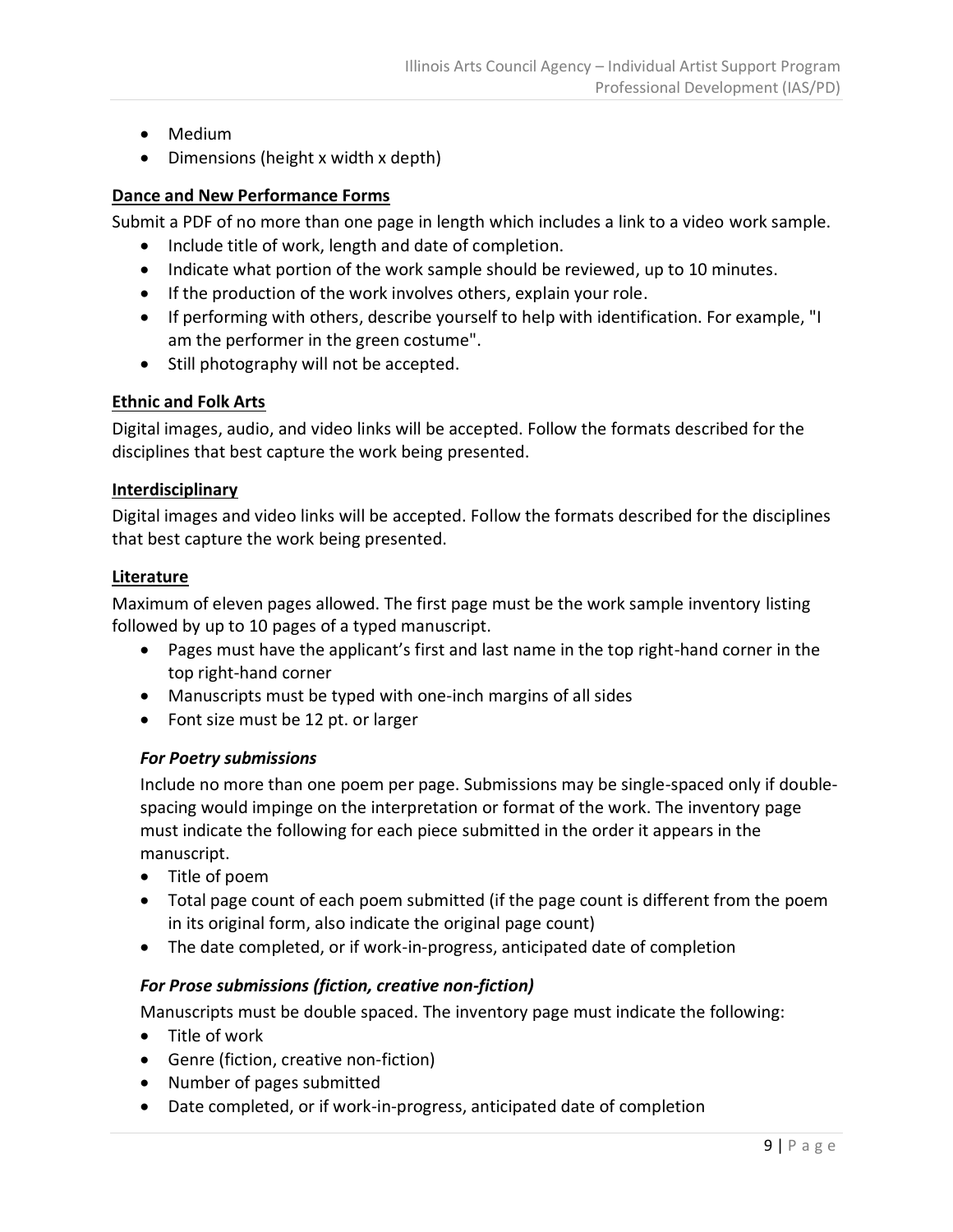A brief synopsis of the entire work. If the manuscript is an excerpt from a larger work, describe the submitted excerpt's relationship to the entire work.

#### *For Playwrights/Screenwriters*

The first page of the manuscript should indicate the following:

- Title of work
- Title of excerpted scene or act submitted
- Genre (e.g. stage play, screenplay, teleplay, libretto, radio play, audio drama, etc.)
- Total length in pages
- Date completed, or if work in progress, anticipated date of completion
- A brief synopsis of the script including the excerpt and its relationship to the entire work

#### <span id="page-10-0"></span>**Media Arts (film, video, audio and digital art)**

Submit a PDF of no more than one page in length which includes a link to a video or audio work sample.

- Include title of work and date of completion.
- Indicate what portion of the work sample should be reviewed, up to 10 minutes.
- Indicate your role and the role of others involved (if applicable), in the production of the work.

#### <span id="page-10-1"></span>**Music**

Submit a PDF of no more than one page in length which includes a link to an audio work sample, or if the music has a strong theatrical or operatic component, a link to a video work sample.

#### *For Composers*

- Include title of work, length, and date of completion.
- Indicate what portion of the work sample should be reviewed, up to 10 minutes.
- If the production of the work involves others, explain your role.

#### *For Musicians*

- Submit a sample of your work as a musician as outlined for Composers.
- If performing with others, describe yourself to help with identification. For example, "I am playing the violin," or "I am the lead singer."

#### <span id="page-10-2"></span>**Theater**

Submit a PDF of no more than one page in length which includes a link to a video work sample.

- Include title of work and date of completion.
- Indicate what portion of the work sample should be reviewed, up to 10 minutes.
- If the production of the work involves others, explain your role.
- If performing with others, describe yourself to help with identification. For example, "I am the performer in the green costume".

If a video work sample is not available, the following may be submitted in its place: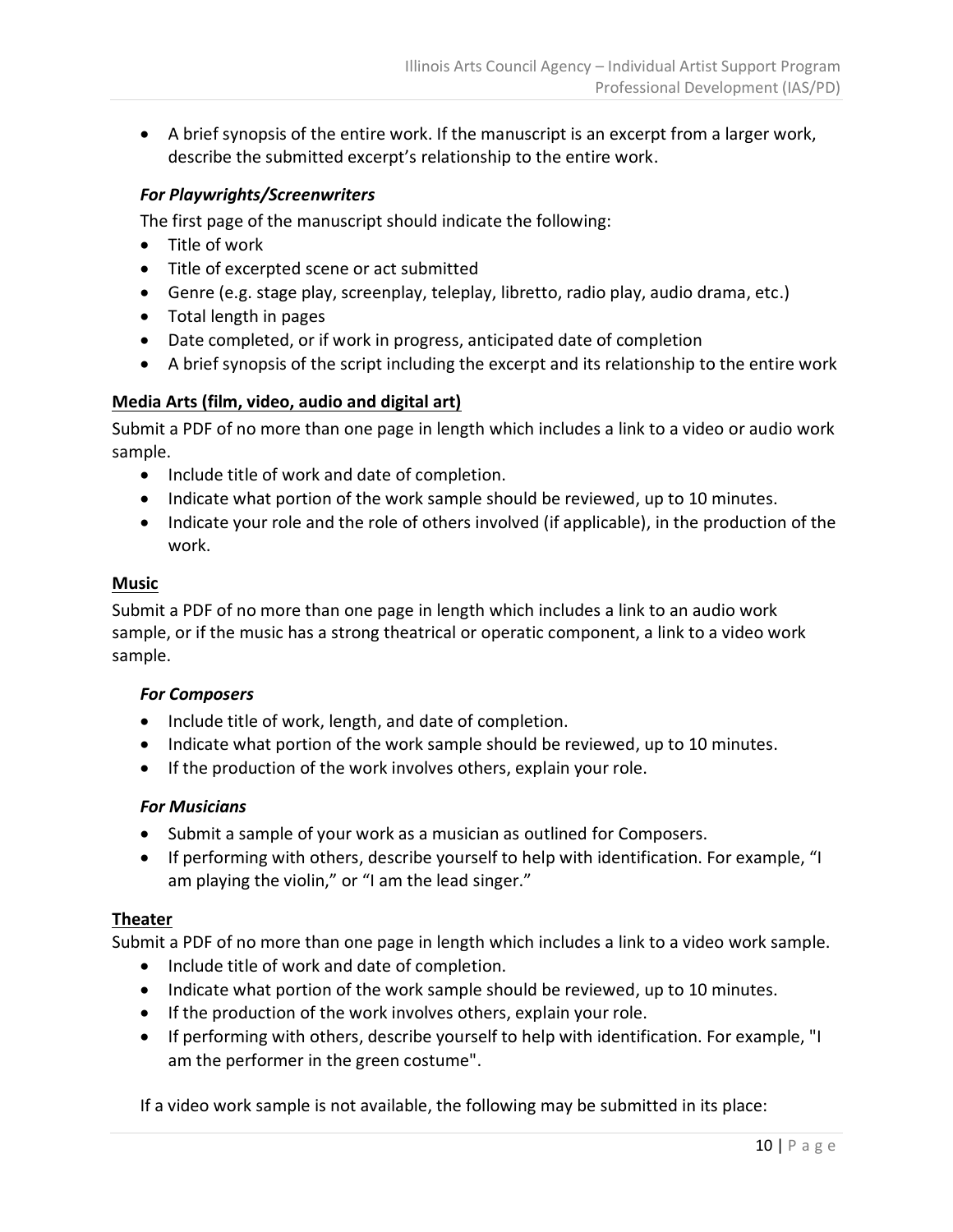- A PDF of no more than four pages in length which includes up to six photographs or digital images of scene(s) from two recent productions, labeled as follows:
	- o Name of production.
	- o Producing company.
	- o Date of production.
	- o Name(s) of actors from left to right.
- Program(s) from production(s).
- <span id="page-11-0"></span>• Published reviews of productions.

# **REVIEW CRITERIA & PROCESS**

# <span id="page-11-1"></span>**Evaluation Criteria**

- Clarity of project
- Impact of the proposed project to advance the applicant's work and career
- Ability of the applicant to carry out the project
- Quality of the applicant's work

#### <span id="page-11-2"></span>**Review Process**

The application is received and assigned an application number that will be used in future communication regarding that application.

The IACA staff reviews the application based on the review criteria with advisory panelist expertise when necessary. Applications which have been ruled ineligible or incomplete will not be reviewed. The applicant may be asked to answer questions or submit further written information. A record of the review process is maintained for all reviewed applications, applicants are encouraged to call for review feedback after receiving funding notification. Funding recommendations are presented to the Executive Director and the IACA board of directors for approval.

# <span id="page-11-3"></span>**NOTIFICATION & COMPLIANCE**

# <span id="page-11-4"></span>**Notification**

Applicants will be notified of the Council's decision on their application via email within eight weeks of eGRANT submission date. If funded, this notification will include grant agreement and other required materials, which must be completed and returned to authorize payment. Once these documents and copies of other requested materials\* are returned to the IACA, it will take at least two months and up to six months for payment to be issued by the State Comptroller.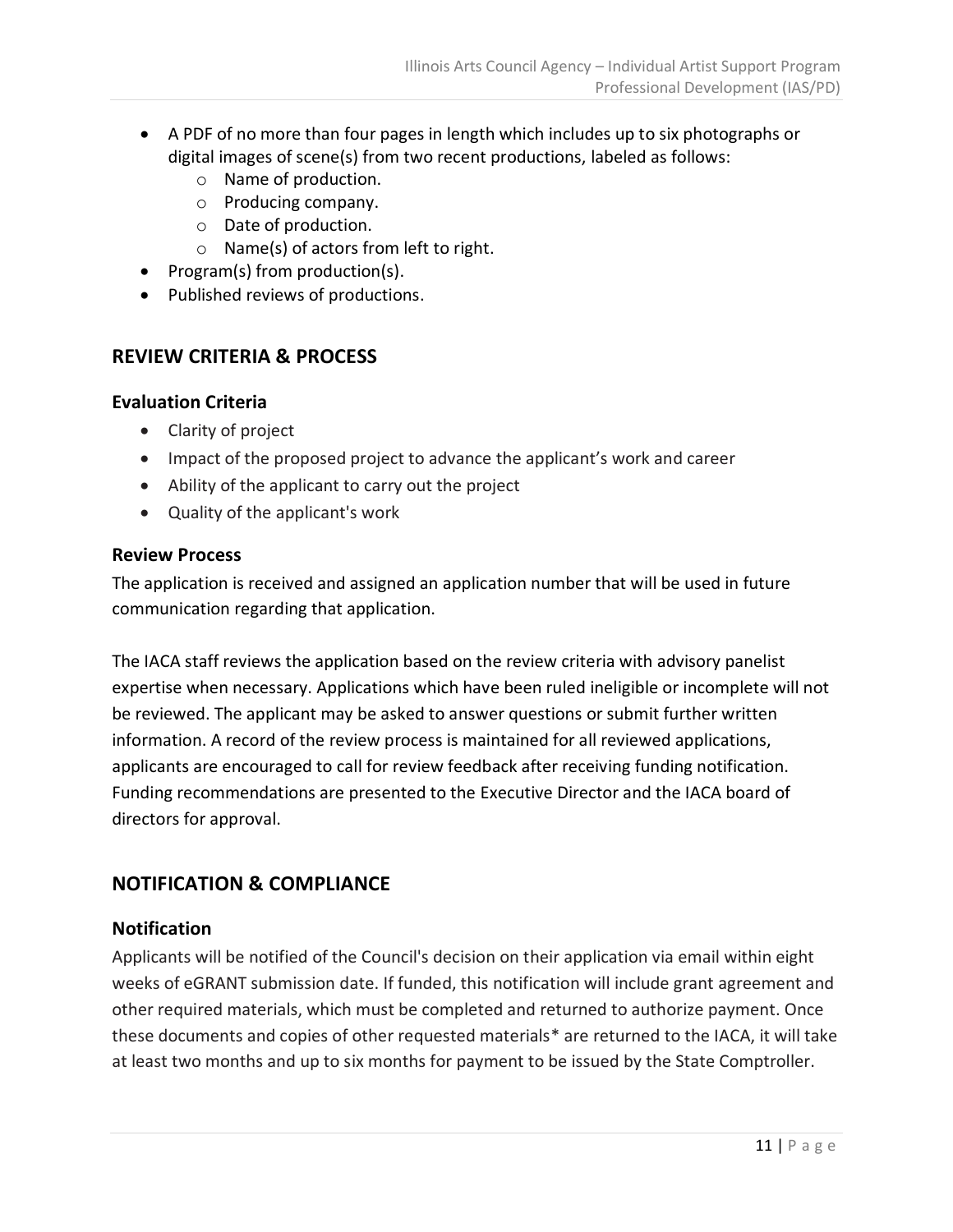\*Before funds are released, grantees may be required to provide additional documentation that confirms residency status for at least one year prior to the application deadline. Refer to the [Proof of Eligibility](http://www.arts.illinois.gov/Proof%20of%20Eligibility) page on the IACA website for specific details and verification requirements.

Grantees are legally obligated to complete their project activities within the time frame and by the manner specified in the grantee's application.

Grantees should ensure they have access to available resources (monetary and otherwise) with which to fully complete the funded project in the timeframe and manner specified before accepting a grant award.

# <span id="page-12-0"></span>**Taxability of Grant**

The Internal Revenue Code provides that the full amount of an Individual Artist Support Program grant is taxable to its recipient. For questions regarding income-tax liability, contact the Internal Revenue Service or a personal tax advisor.

# <span id="page-12-1"></span>**Final Report**

All grantees are required to complete and submit a final report no later than 30 days after the completion of the project as stated in the grant agreement. Failure to submit a final report jeopardizes the receipt of future IACA funding.

# <span id="page-12-2"></span>**Crediting Requirements**

Grant recipients must credit the IACA in all promotional material and public notices in the following manner:

# *This program is partially supported by a grant from the Illinois Arts Council Agency.*



For further information regarding usage of the logo and to download a copy, go to the [logo](http://www.arts.illinois.gov/IACLogo)  [page](http://www.arts.illinois.gov/IACLogo) of the [IACA website.](http://www.arts.illinois.gov/)

# <span id="page-12-3"></span>**Making the Project Accessible to All**

Recipients of public funding are required to make reasonable efforts for projects to be accessible to the public. Applicants should consider physical and programmatic accessibility as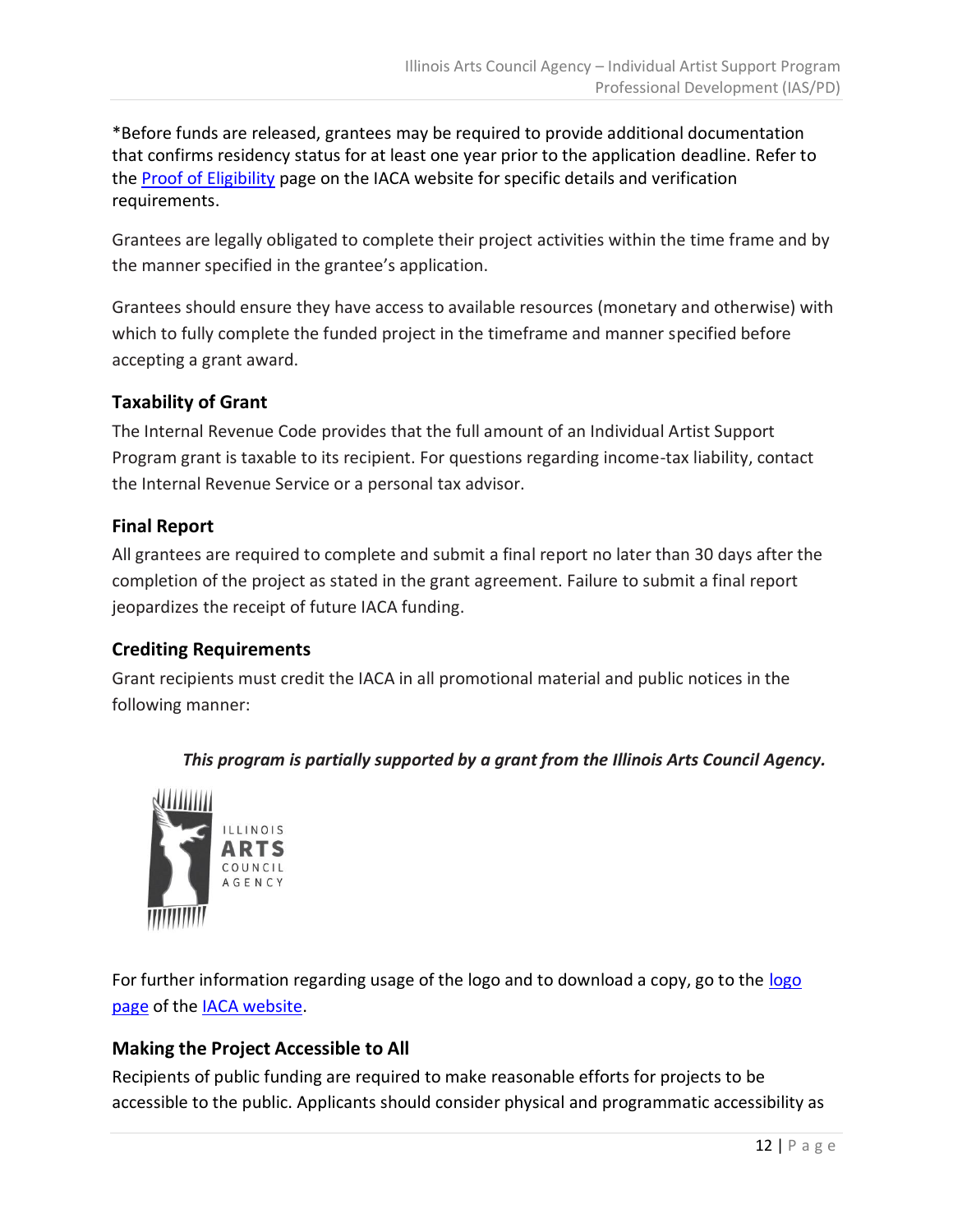an integral part of the planning and budgeting process. Accessibility involves both the location (the facility) and the content (the activity or product.) Thinking about accessibility issues (e.g., accessible websites, sign language interpreters, recordings of printed materials, audiodescription describers, or large- print labeling) in the early planning stages of a project, is the key to ensuring that persons with disabilities will be able to participate.

For further information and resources see the Grantee [Requirements](http://www.arts.illinois.gov/grantee-requirements#ada) page on the IACA website.